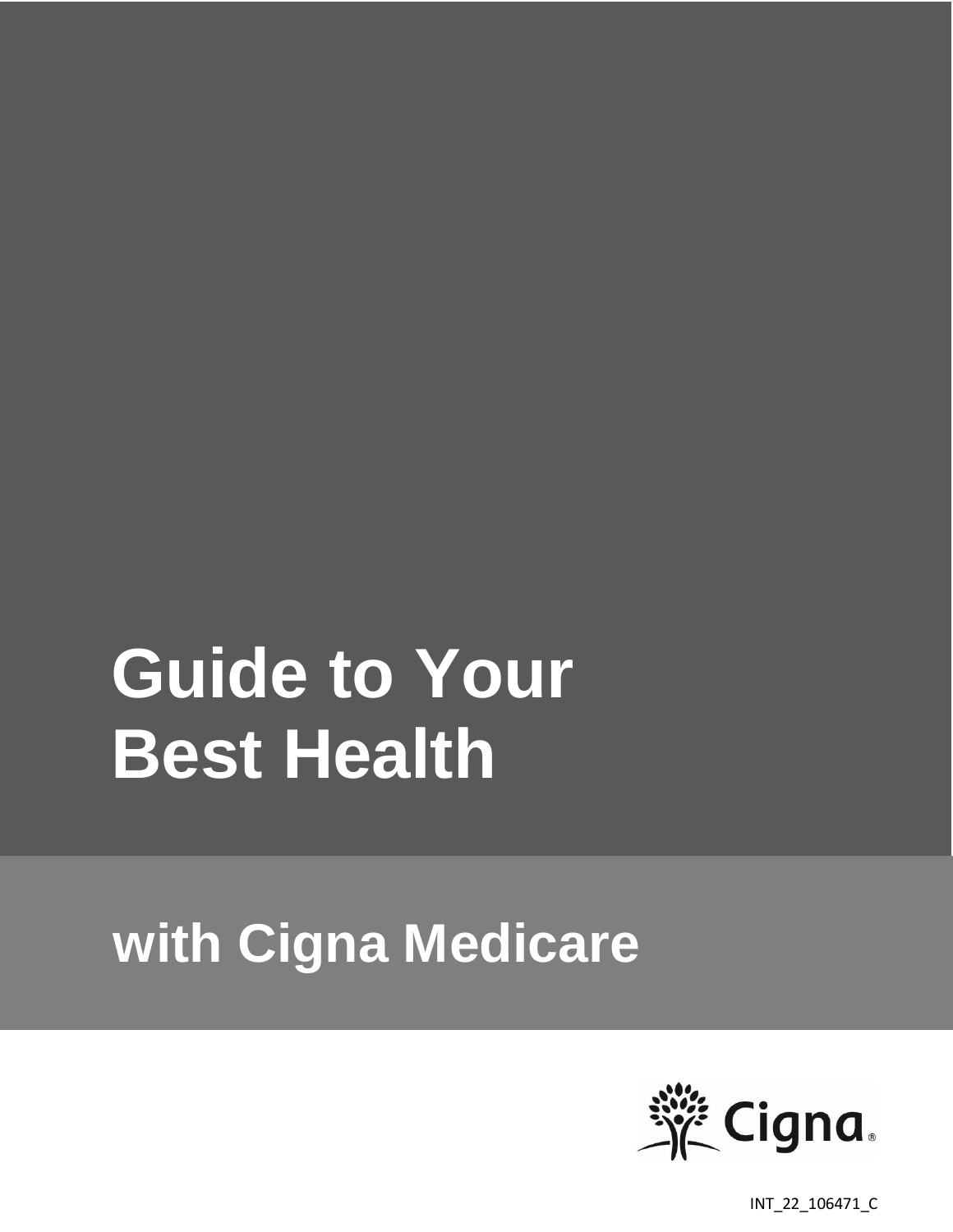## **Table of Contents**

| Cigna Medicare's Quality Improvement Program and Our |  |
|------------------------------------------------------|--|
|                                                      |  |
|                                                      |  |
|                                                      |  |
| Working with Your Health Care Provider to Select the |  |
|                                                      |  |
|                                                      |  |
|                                                      |  |
|                                                      |  |
|                                                      |  |
|                                                      |  |
|                                                      |  |
|                                                      |  |
|                                                      |  |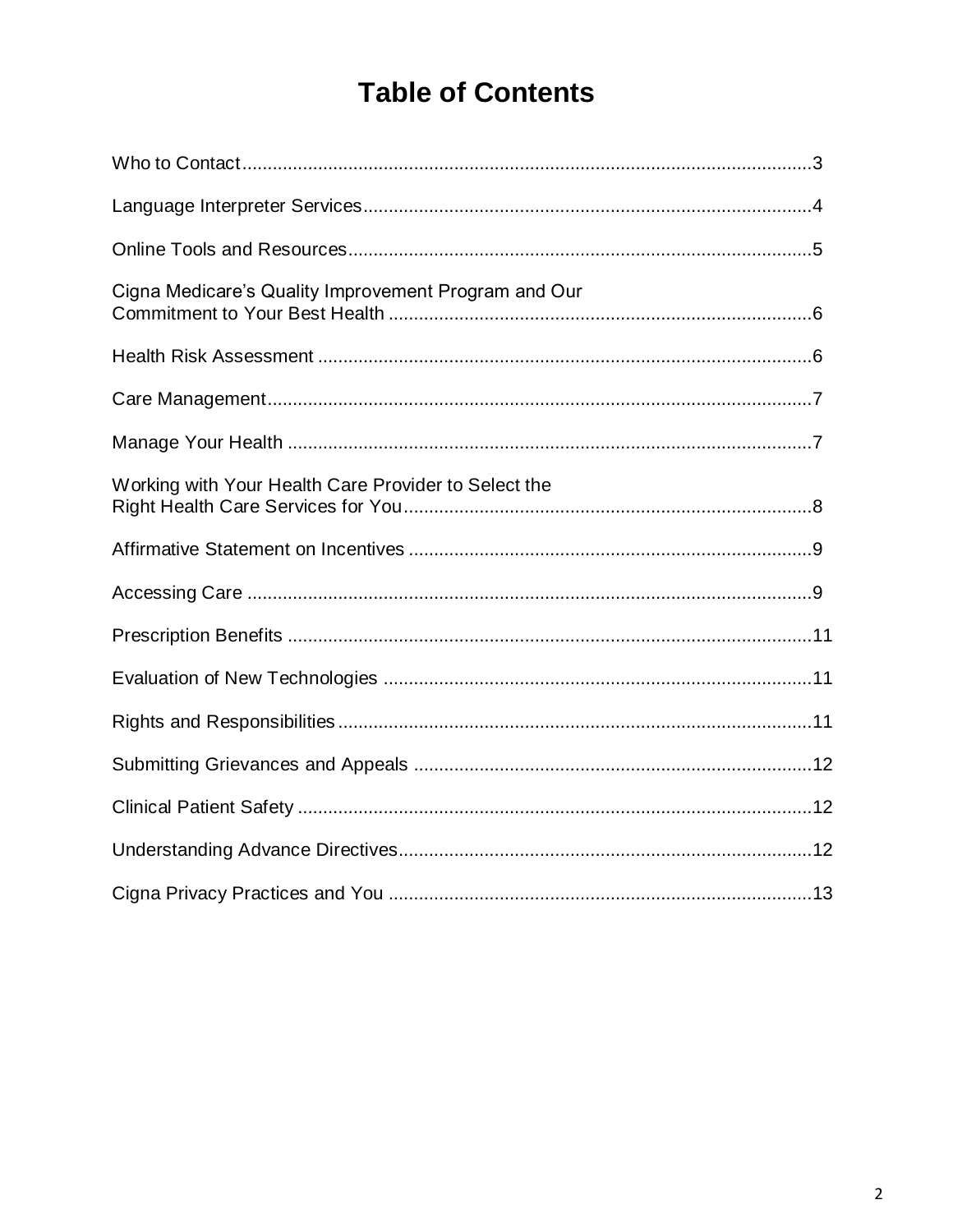## **Who to Contact**

At Cigna, we're people helping people, and you can feel confident we are here for you.

For detailed information about your plan and benefits, please refer to your **Evidence of** [Coverage](https://www.cigna.com/medicare/resources/eoc) and select your state.

| Department/Program                          | Information/Assistance provided                                                                                                                                                                                                                                                                                                                                                                                                                                                                                                                                                                                                                                                                                                                                     | <b>Contact Information</b>                                                                                                                                            |
|---------------------------------------------|---------------------------------------------------------------------------------------------------------------------------------------------------------------------------------------------------------------------------------------------------------------------------------------------------------------------------------------------------------------------------------------------------------------------------------------------------------------------------------------------------------------------------------------------------------------------------------------------------------------------------------------------------------------------------------------------------------------------------------------------------------------------|-----------------------------------------------------------------------------------------------------------------------------------------------------------------------|
| <b>Customer Service</b>                     | > Answer your questions about health plan benefits<br>and services, including care management and<br>pharmacy benefits<br>Help you request or make corrections to your Cigna<br>$\lambda$<br>Medicare Advantage ID card<br>Help you find a new or change your Primary Care<br>$\lambda$<br>Provider (PCP)<br>Help you find specialty care and/or behavioral health<br>$\lambda$<br>services or providers<br>Answer your questions about services or medications<br>$\lambda$<br>that require prior approval or authorization<br>Coordinate interpreter or translation services for<br>$\lambda$<br>non-English speaking or disabled customers<br>Live chat with a customer service specialist (you'll<br>$\lambda$<br>need to login to myCigna.com to start a chat) | AL, AK, CO, FL, GA, IL,<br>KC, MS, NC, Mid-Atlantic,<br>PA, SC, TN, TX, VA:<br>1-800-668-3813 (TTY 711)<br>AZ:<br>1-800-627-7534 (TTY 711)<br>myCigna.com             |
| <b>Behavioral Health</b><br><b>Services</b> | Depression Disease Management Program<br>$\lambda$<br><b>Substance Use Coaching</b><br>$\lambda$                                                                                                                                                                                                                                                                                                                                                                                                                                                                                                                                                                                                                                                                    | 1-866-780-8546 (TTY 711)<br>Monday - Friday,<br>8 a.m. - 5 p.m.<br><b>Central Time</b>                                                                                |
| <b>Care Management</b>                      | Cigna Customers with one or more chronic conditions<br>may qualify for Cigna's Care Management Programs:<br><b>Complex Care Management</b><br>$\lambda$<br>Disease Management<br>$\lambda$                                                                                                                                                                                                                                                                                                                                                                                                                                                                                                                                                                          | To see if you qualify,<br>call Customer Service at<br>1-800-668-3813 (TTY 711)<br>Online Help:<br><b>Cigna Medicare</b><br><b>Advantage/Case</b><br><b>Management</b> |
| <b>Express Scripts®</b><br><b>Pharmacy</b>  | Home delivery company and the preferred home delivery<br>pharmacy for Cigna Prescription Drug Plans                                                                                                                                                                                                                                                                                                                                                                                                                                                                                                                                                                                                                                                                 | 1-800-222-6700 (TTY 711)<br>8 a.m. - 8 p.m. local time,<br>7 days a week<br>Our automated phone<br>system may answer your<br>call during weekends                     |
| <b>Grievances and</b><br><b>Appeals</b>     | Information on how to file a Grievance and/or Appeal                                                                                                                                                                                                                                                                                                                                                                                                                                                                                                                                                                                                                                                                                                                | Visit: Cigna Medicare.com -<br><b>Grievance's and Appeals</b><br>or<br>Call the Customer Service<br>number on the back of your<br>ID card                             |
| <b>Health Information</b><br>Line           | Speak with a registered nurse for:<br>> General health questions                                                                                                                                                                                                                                                                                                                                                                                                                                                                                                                                                                                                                                                                                                    | 1-866-576-8773 (TTY 711)                                                                                                                                              |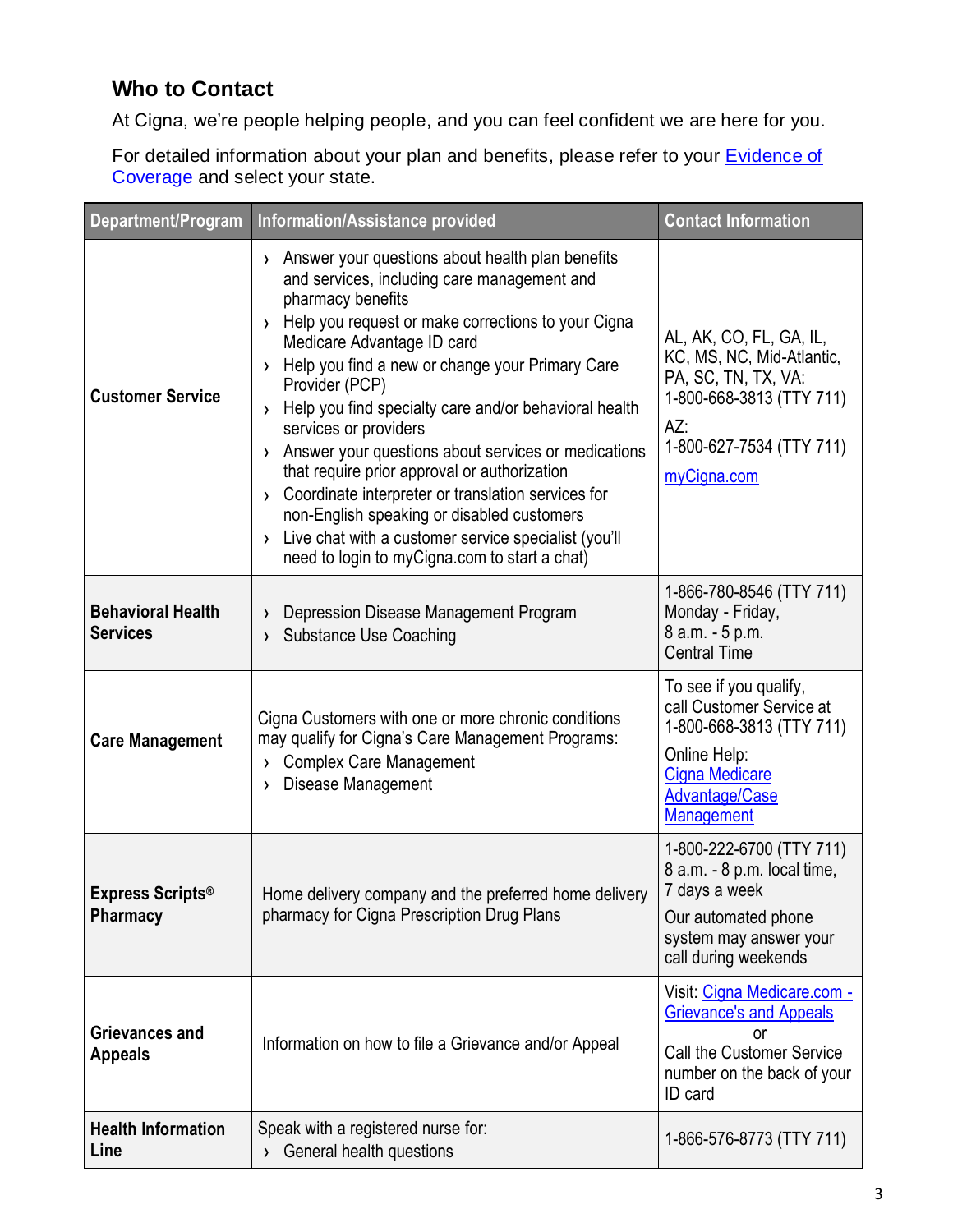| Department/Program                                     | Information/Assistance provided                                                                                                                          | <b>Contact Information</b>                                                                                                                                                                                                                                   |
|--------------------------------------------------------|----------------------------------------------------------------------------------------------------------------------------------------------------------|--------------------------------------------------------------------------------------------------------------------------------------------------------------------------------------------------------------------------------------------------------------|
|                                                        | Questions about medications<br>$\lambda$<br>Health information<br>$\lambda$<br>> Where to get care<br>Finding a nearby health care facility<br>$\lambda$ | 24 hours a day,<br>7 days a week                                                                                                                                                                                                                             |
| <b>Health Risk</b><br><b>Assessment</b>                | Assist you with the completion of the assessment                                                                                                         | 1-800-331-6769 (TTY 711)<br>Monday - Friday, 8 a.m. -<br>5 p.m. Central Time                                                                                                                                                                                 |
| <b>MD Live (Telehealth)</b>                            | Virtual visit with a board-certified doctor 24/7 to discuss<br>health concerns and/or your medications                                                   | 1-866-918-7836 (TTY 711)                                                                                                                                                                                                                                     |
| <b>Online Resources</b>                                | Cigna Website<br><b>Customer Resources</b><br>$\sum$<br>> Customer Portal<br>> Provider and Pharmacy Directories                                         | Cigna.com Member<br><b>Resources and Services</b><br>Website Assistance 24/7<br>1-800-853-2713<br><b>Customer Portal</b><br>myCigna.com<br><b>Provider Directory</b><br>Download the<br>myCigna App:<br>> Apple App Store<br>Google Play<br>Amazon app store |
| <b>Quality Improvement</b><br>Program                  | Information about:<br>> Preventive screening goals<br>Assessment of Customer Experience<br>$\lambda$                                                     | <b>Cigna Quality Improvement</b><br>Program   Cigna                                                                                                                                                                                                          |
| <b>Utilization</b><br><b>Management for</b><br>Arizona | Staff are available to answer utilization management<br>questions about services or medications that require prior<br>approval or authorization          | 1-800-558-4314 (TTY 711)<br>8 a.m. - 5 p.m. (Mountain<br>Time), Monday - Friday<br>Fax: 1-866-730-1896<br>Language assistance<br>is available                                                                                                                |

## **Language Interpreter Services**

Cigna is committed to assuring you receive language interpreter services in a culturally and linguistically sensitive manner. For this reason, Cigna provides services for non-English speaking customers and for people with disabilities to ensure all you are able to communicate with us and your health care providers. Cigna offers interpreters by telephone and written information in other languages and formats, such as Braille, large print letters and accessible electronic documents.

Customer Service can help you with language interpreter services. For more information, view your [Evidence of Coverage](https://www.cigna.com/medicare/resources/eoc) online and select your state.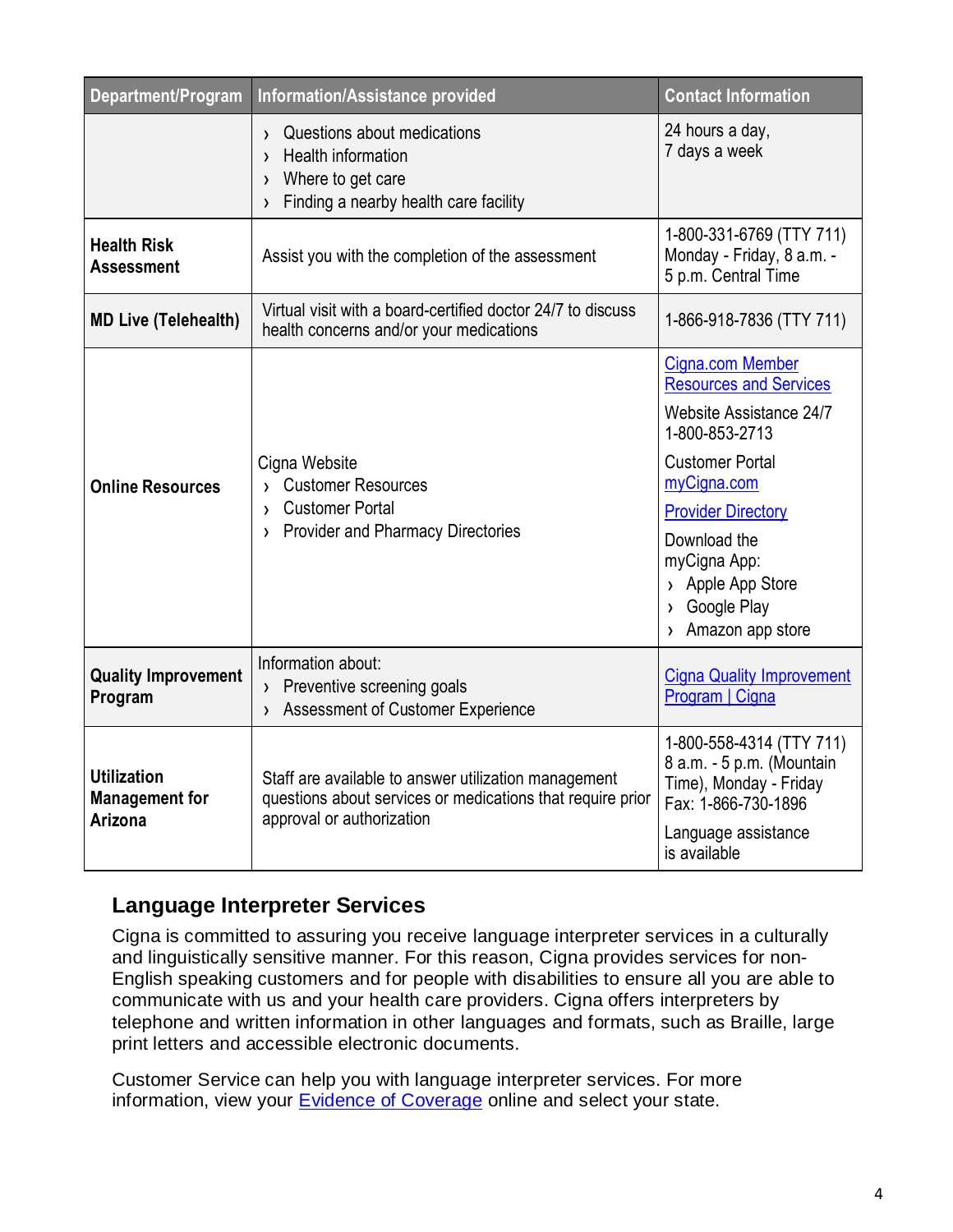## **Online Tools and Resources**

Cigna's website offers a variety of tools and resources that assist you in understanding your health plan and making the right health care decisions. Go to [Member Resources](https://www.cigna.com/medicare/resources/)  [and Services](https://www.cigna.com/medicare/resources/) to access the following:

- › Find plan documents Search by ZIP code, County and the Contract number on your Cigna ID card to find specific coverage details about your plan
- › Find a doctor

Search by State, County and plan type to find in-network primary care and specialty care providers

› Find a drug or pharmacy

Find the lowest cost for your prescription drugs and pharmacies near you by searching with your ZIP code

› myCigna

You can also use our secure customer portal online at [myCigna.com](https://my.cigna.com/web/public/guest?_ga=2.186496495.739555795.1633973104-414560146.1633027746)[.](www.myCigna.com) You will need to register the first time you login, and then you'll be able to access personal health and wellness tools and information:

- Find care and costs, including telehealth
- View and print an ID card
- See up-to-date health plan information including coverage and benefits, claims and Explanation of Benefits (EOB)
- Manage your profile and preferences
- › Evidence of Coverage (EOC)

Your EOC outlines the rules and policies for your Cigna Medicare Advantage plan and provides details about what your plan includes. To view your EOC, go to the [Evidence of Coverage](https://www.cigna.com/medicare/resources/eoc) online page and select your state. Or call Customer Service to request a printed copy of your EOC.

#### › How to Submit a Claim

For information on situations in which you may need to ask us for reimbursement or to pay a bill you have received from a provider, view the [Evidence of Coverage](https://www.cigna.com/medicare/resources/eoc) online and select your state. Or call the Customer Service number on the back of your ID card. You may also write to us at:

#### *For Medical Services Reimbursement:*

Part C (Medical Services) Cigna Attn: Direct Member Reimbursement Medical Claims P.O. Box 20002 Nashville, TN 37202

#### *For Prescription Drugs:*

**Cigna** Attn: Medicare Part D P.O. Box 14718 Lexington, KY 40512-4718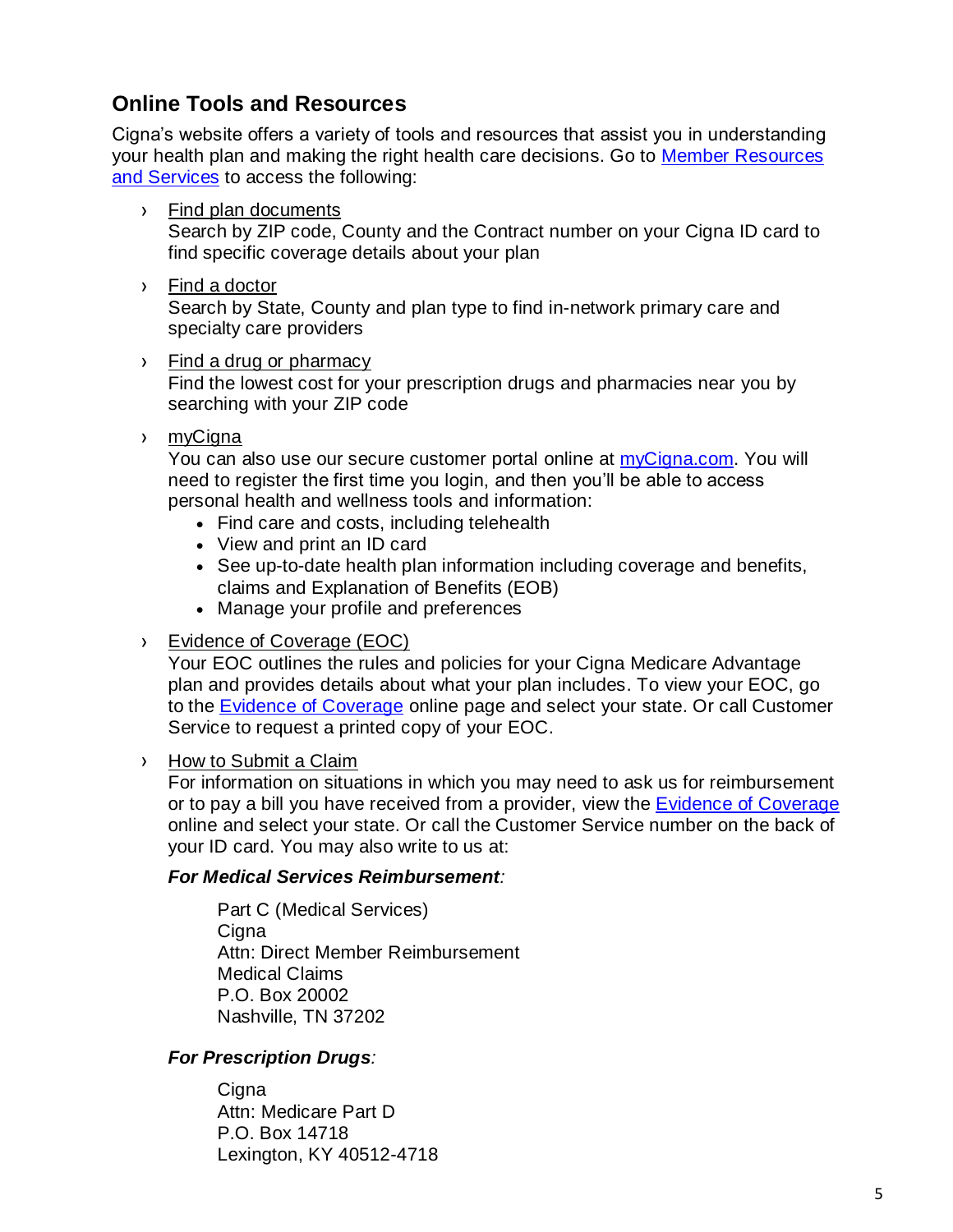## **Cigna Medicare's Quality Improvement Program and Our Commitment to Your Best Health**

Through our Quality Improvement Program, we are able to follow your health care journey using surveys and preventive screening reports. Because Cigna wants to help you improve your quality of life, and in order for us to do that, we need to hear from you.

Throughout the year we send you customer surveys, such as the Consumer Assessment of Health Providers and Systems (CAHPS<sup>®</sup>) survey and the Health Outcomes survey (HOS $^{\circledast}$ ). We ask that you complete these surveys and return to us as soon as possible. Please refer to [Cigna Quality Improvement Program](https://www.cigna.com/medicare/resources/quality-improvement) for our progress on meeting our goals.

In addition to surveys, we ask that you also complete your preventive and other health screenings throughout the year. By comparing the results of our surveys and screenings to our Quality Improvements goals, we are able to see how our programs are helping your health. Our objective in 2020, for customers to receive their preventive screenings, was to meet the Quality Improvement Program goals through Centers for Medicare and Medicaid Services (CMS) Star measures of 4 Stars. Please refer to [Cigna Quality](https://www.cigna.com/medicare/resources/quality-improvement)  [Improvement Program](https://www.cigna.com/medicare/resources/quality-improvement) to learn about our progress on meeting our goals.

Cigna wants you to continue improving your health. To help you do that, we offer activities and incentives through our Population Health Management program. These include, but are not limited to:

- › Services that benefit your health, such as the Silver&Fit® Program and tobacco cessation
- › Preventive Health Guidelines and Immunization Schedules found at [Adult Immunization Schedule by Vaccine and Age Group | CDC](https://www.cdc.gov/vaccines/schedules/hcp/imz/adult.html?CDC_AA_refVal=https%3A%2F%2Fwww.cdc.gov%2Fvaccines%2Fschedules%2Fhcp%2Fadult.html)
- › Health Assessments (online and mailed)
- › Health reminders and interactive tools
- › Working with providers to get you the care you need
- › Addressing your language and cultural needs
- › Addressing physical and mental health needs
- › Reducing any obstacles to obtaining your greatest quality of health, such as transportation

You may be able to earn gift cards by completing preventive services and yearly health check-ups. Please contact Customer Service for more information.

To learn more about our Quality Improvement Program and ways that it helps you, please consult your Customer Handbook. You may also contact Customer Service.

## **Health Risk Assessment**

The health risk assessment (HRA) is a series of questions that helps us learn more about you, the conditions you have or had in the past and your overall health. We use the results of the assessment to develop a care plan that is designed just for you. The results also helps us determine if you need specialized services, such as care management. You must complete the assessment at the time you enroll with Cigna and then once every year.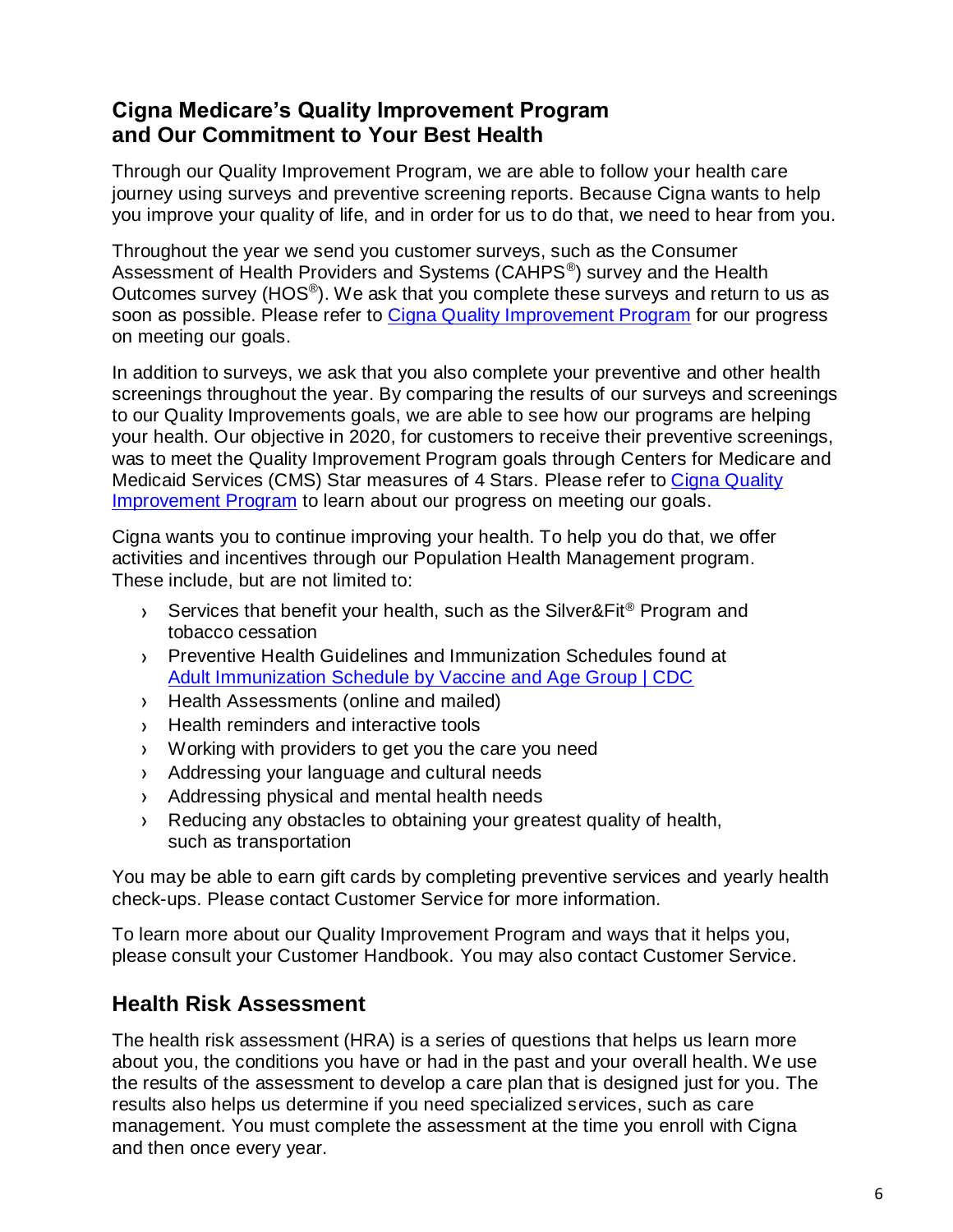#### Start Your HRA Survey – It's Quick and Easy!

Fill out your yearly HRA survey to help us and your doctor create a care plan that meets your individual needs.

- › Look for your HRA survey in your mailbox
- › Answer your survey:
	- By mail using the postage-paid envelope
	- By phone

For more information, please see the **Health Risk Assessment.** 

## **Care Management**

Cigna offers a care management program at no cost to you. Customers with certain health needs may qualify for one of our care management programs to get the added benefit of a dedicated care manager who helps coordinate care, sets up a pharmacist's review of medication and therapies and finds community resources in addition to health education. Within the Care Management Program is Complex Care Management and Disease Management.

- › Complex Care Management is designed to help customers with one or more chronic (long term, ongoing) conditions such as:
	- Cardiovascular Disease (CVD)
	- Cerebrovascular Disease (Stroke)
	- Chronic Obstructive Pulmonary Disease (COPD)
	- Congestive Heart Failure (CHF)
	- Diabetes
	- Infectious Diseases
	- Mental Health Disorders
	- Transplants
	- Trauma
- › Disease Management is designed to help customers with specific chronic (long term, ongoing) conditions such as Cancer, Depression and End Stage Renal Disease (ESRD).

*Note: Specific disease management programs vary by region. Customers may choose to leave care management programs at any time.* 

To see if you qualify or to get more information, please call Customer Service. You can also visit [Cigna Medicare Advantage/Case Management](https://www.cigna.com/medicare/medicare-advantage/case-management) online for more information about our care management program and how to make a personal request.

## **Manage your Health**

At Cigna, we want to help you lead a healthier life. So we provide educational materials and tools.

#### Healthy Aging Educational Materials

Cigna care managers may offer you educational materials about healthy nutrition, preventive care, physical activity and exercise, cholesterol, diabetes, high blood pressure and more. To get these materials, ask your doctor or visit [Healthy Aging](https://www.cigna.com/medicare/healthy-aging/) online.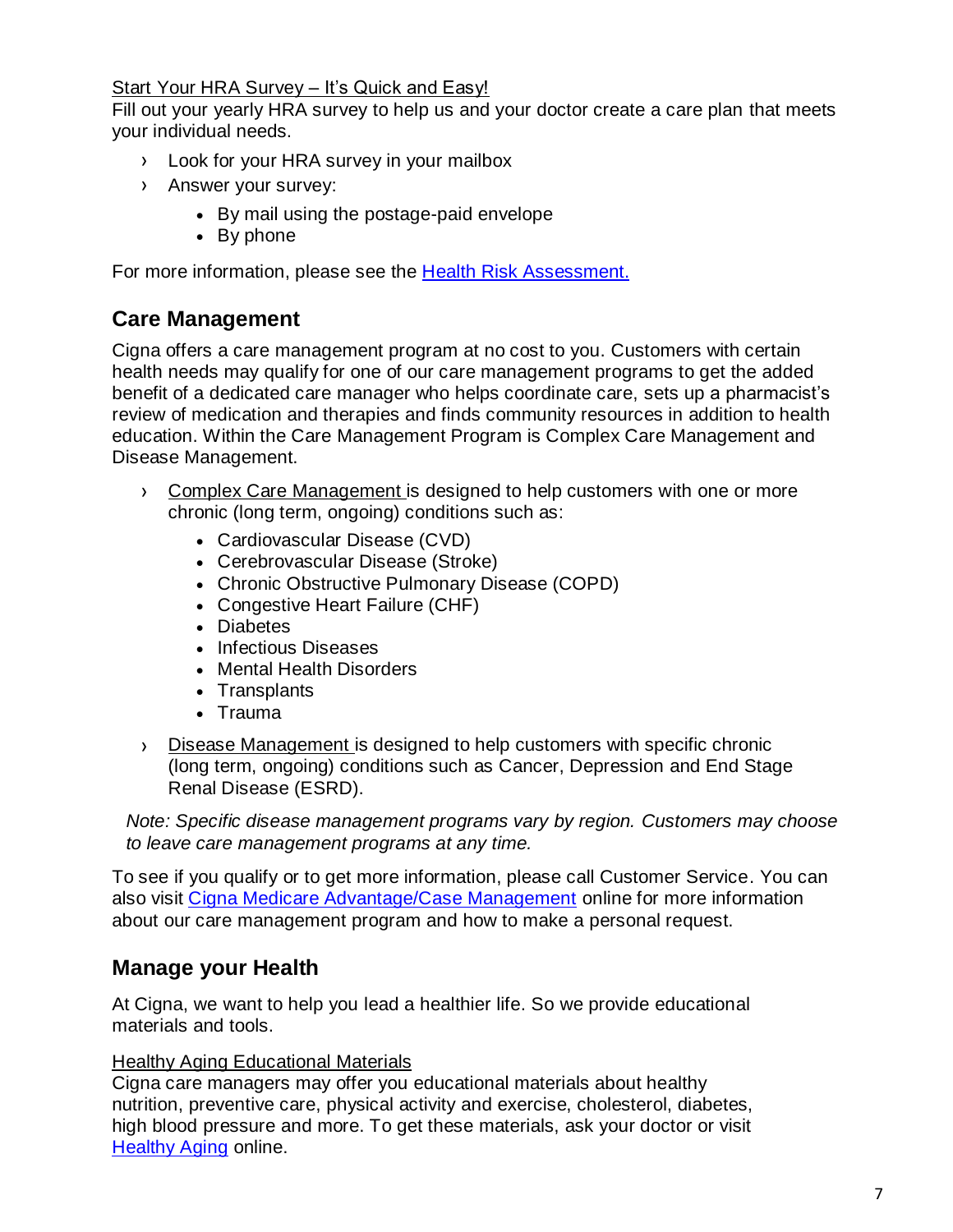#### Self-Management Tools

These materials help you decide when to seek care and compare treatment options. You also have access to interactive tools and calculators. Some of the tools available include, but are not limited to, the following:

- › Maintaining a healthy weight
- › Smoking and tobacco use cessation
- › Encouraging physical activity
- › Healthy eating
- › Managing stress
- › Avoiding at-risk drinking
- › Identifying depressive symptoms

You can access these tools and calculators by visiting [Interactive Tools \(healthwise.net\)](https://www.healthwise.net/cigna/Content/StdDocument.aspx?DOCHWID=tu6657)

Cigna also offers a variety of population health management programs and services aimed at maintaining your health or managing chronic conditions. Cigna reviews your health information and contacts you to inform you of your enrollment into a particular program or service, describes the program or service and asks whether you want to participate. If you would like to learn more about the programs and services Cigna offers, please contact Customer Service.

## **Working with Your Health Care Provider to Select the Right Health Care Services for You**

At Cigna, some services or medications may need prior authorization. A prior authorization is an approval that your doctor must get from Cigna before you can receive specific services, procedures, medications and medical equipment. Prior authorizations ensure you receive care from doctors who share our commitment to quality care. We work with your health care provider to make sure the services or medications are right for you. And prior authorizations help make it clear what is covered by your plan.

A Medical Prior Authorization allows Cigna to:

- › Check that you are approved for services as part of your health plan
- › Review services to decide if care is medically necessary for you
- › Review services to make sure they are given by the appropriate provider in an appropriate setting
- › Make sure that ongoing and recurring services are actually helping you

You, your doctor or representative may start the prior authorization process by submitting a Preservice Organization Determination, also known as a Prior Authorization Request, to the Utilization Management (UM) staff by phone, mail, or fax. The prior authorization request will be reviewed to determine if services are covered before they are provided.

Talk with your doctor or contact Customer Service at the number listed on the back of your medical ID card to learn what services require prior authorization. Customer Service staff are also available to answer your questions or address the prior authorization process during business hours. After normal business hours, please leave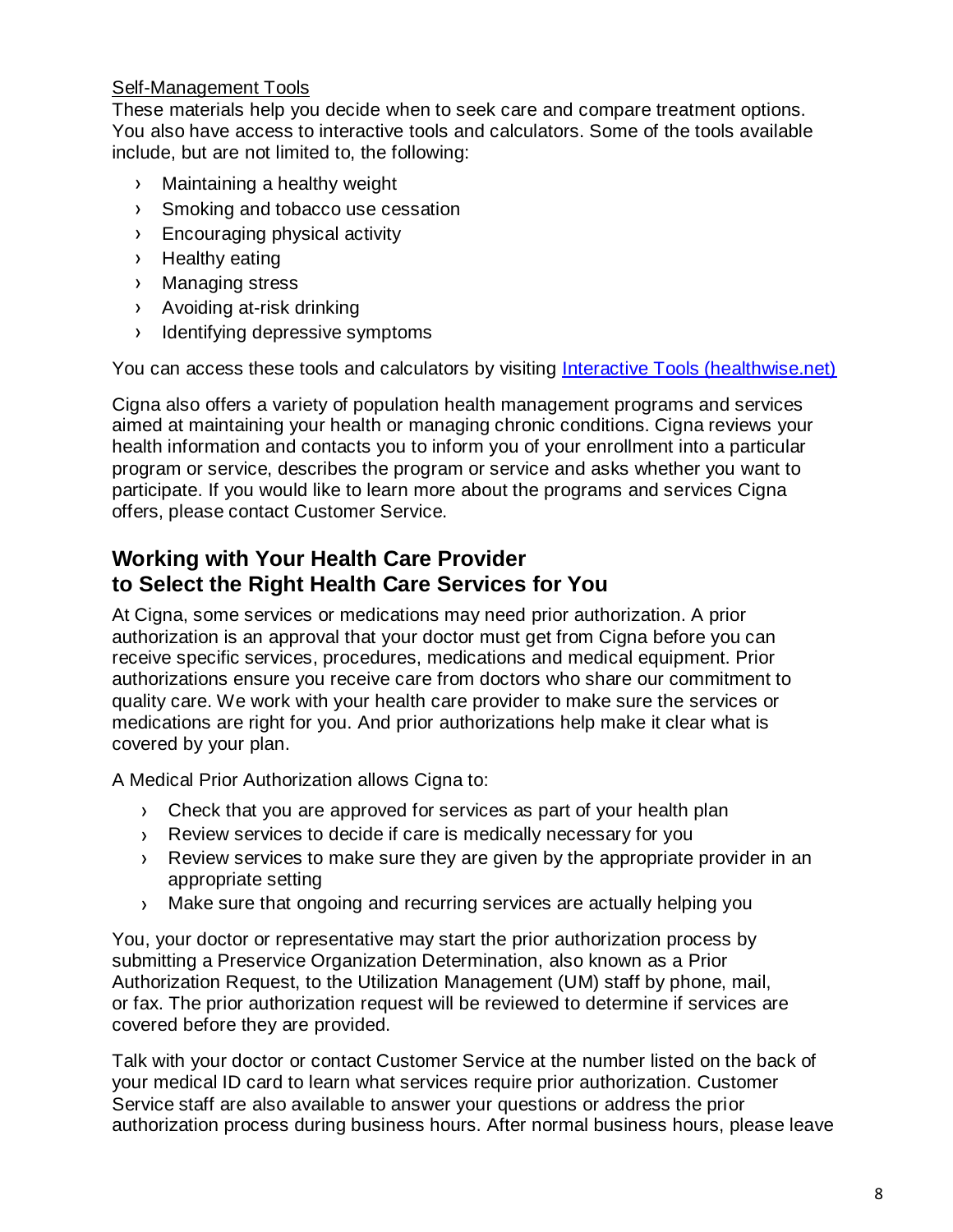us a message as we will return your call within one business day. Language assistance and/or supporting hearing devices are provided free of charge.

You can also check your **Evidence of Coverage** online and select your state for more information regarding prior authorizations.

If you disagree with a coverage decision we have made, you can appeal our decision. For more information about Cigna's prior authorization process or determinations visit our website at [Organization Determination.](https://www.cigna.com/medicare/resources/organization-determination)

## **Affirmative Statement on Incentives**

Cigna bases decisions on the clinical needs of members, benefit availability and appropriateness of care. Objective, scientifically-based clinical criteria and treatment guidelines, such as Milliman and InterQual, along with Medicare National Coverage Guidelines lead the decision-making process. Cigna in no way rewards or incentivizes, either financially or otherwise, practitioners, utilization reviewers, case managers, physician advisers, or other individuals involved in conducting utilization review, for issuing denials of coverage or service, or inappropriately restricting care.

## **Accessing Care**

Cigna has an interactive directory that allows you to search for providers and learn more about each provider. The directory contains provider information, such as name, address, phone numbers, professional qualifications, specialty and board certifications. The directory also contains information for hospitals and other types of facilities.

Please visit [Cigna Provider Directory](https://providersearch.hsconnectonline.com/Directory/) for more information. You can also contact Customer Service to request a printed directory or to learn details about your provider, such as medical school and residency.

Your Evidence of Coverage provides details about covered and non-covered services. Please go to [Evidence of Coverage](https://www.cigna.com/medicare/resources/eoc) online and select your state or call Customer Service for this information.

#### Primary and Specialty Care

Cigna ensures that primary and specialty care services are provided by qualified health professionals. As a customer, you have the right to choose and/or change your primary care provider (PCP) and arrange for your covered services. You also have access to many kinds of specialists. A specialist is a doctor who provides health care services for a specific disease or part of the body.

You can check [Cigna Provider Directory](https://providersearch.hsconnectonline.com/Directory/) or call Customer Service to learn which doctors are accepting new patients.

#### Behavioral Health Services

The body and mind are connected. Our bodies respond to the way we feel, think and act – and vice versa. It's important to recognize if your emotions are negatively affecting your physical health. Strain on your body from routine stress may contribute to physical health problems, as well as emotional health issues, such as depression or anxiety.

Cigna recognizes emotional health is an essential part of our customers' overall health care. This is why we provide key behavioral health services as part of our commitment to your whole health. You don't need a referral from your doctor to get behavioral health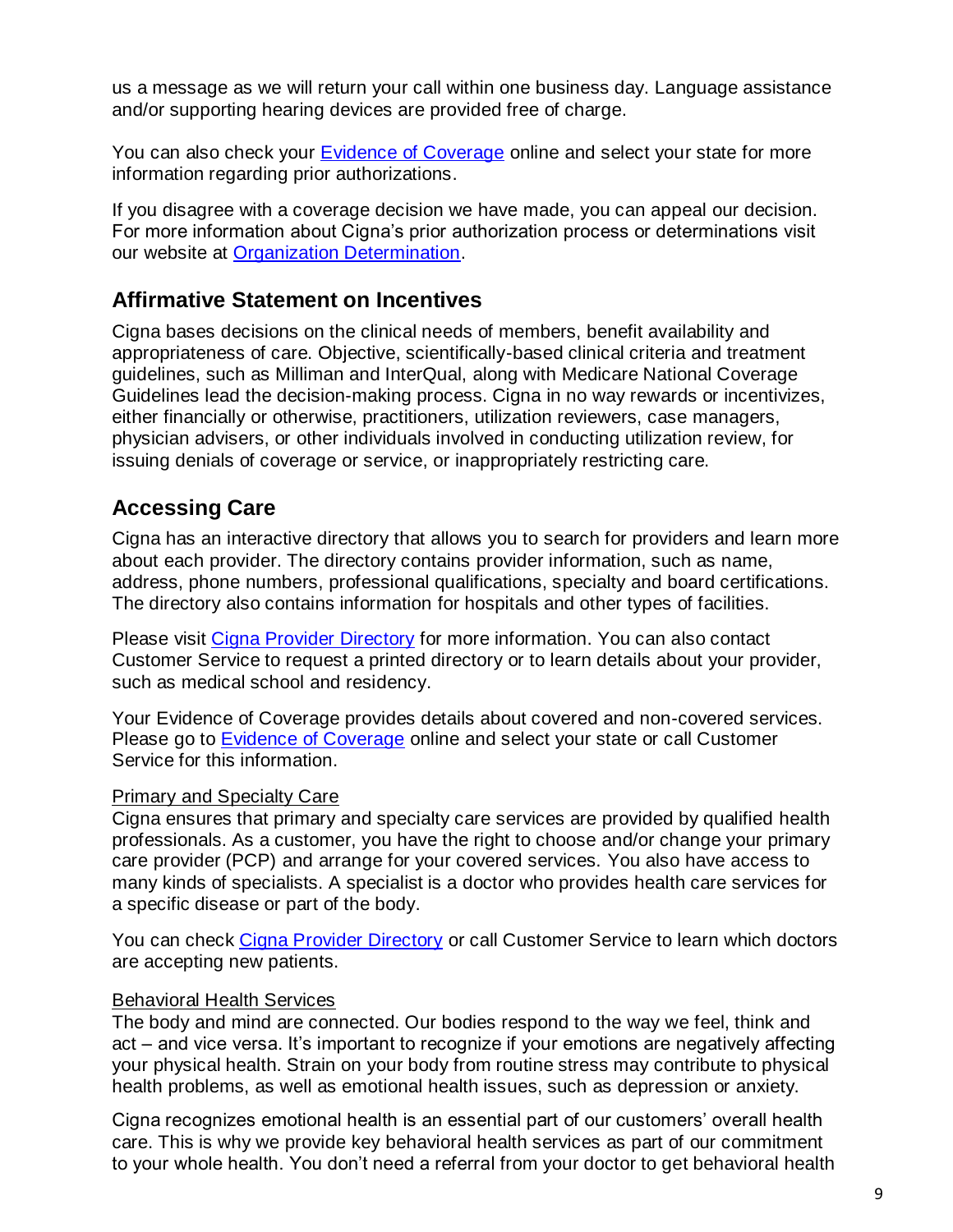services from in-network health care facilities. However, you will need to get prior authorization from Cigna for these services or professionals. This includes the Depression Disease Management program and many outpatient behavioral health and substance use services, such as medication management and therapy. Read more about this service at [Behavioral Health.](https://www.cigna.com/medicare/medicare-advantage/behavioral-health) To find Behavioral Health Facilities or Providers, visit [Cigna Provider Directory](https://www.cigna.com/medicare/resources/provider-pharmacy-directories) or call Customer Service.

#### Urgent care

Urgent care centers are available to provide treatment for health concerns when your doctor office is closed, when you are out of your area and not near your doctor's office, or for non-emergent situations. Access [Cigna Provider Directory](https://www.cigna.com/medicare/resources/provider-pharmacy-directories) or call Customer Service to find a location near you.

#### Emergency care

An emergency is a medical condition that may cause harm to your health. Emergency services do not require prior authorization. If you experience a life-threatening medical emergency, go to the nearest emergency room or call 911.

#### How to obtain care after normal business

You also have the right to get non-emergency care after your PCP's office is closed. If you need to talk with your PCP or get medical care when the PCP office is closed, and it is not a medical emergency, call the PCP at the phone number found on your ID card. There is always a doctor on call to help you when your PCP isn't available. The Telecommunications Relay Service (TRS) provides a relay service for deaf, hardof-hearing and/or persons with speech and language disorders by dialing 711. The TRS will assist you in contacting your PCP.

#### Out-of-Area Coverage

You may get covered emergency medical care whenever you need it, anywhere in the United States and its territories. Your plan also covers emergencies outside of the country. If you have an emergency, we will talk to the doctors who are giving you emergency care to help manage and follow up on your care. The doctors who are giving you care will decide when your condition is stable and the medical emergency is over. For more detailed information, access the [Evidence of Coverage](https://www.cigna.com/medicare/resources/eoc) online and select your state or call the Customer Service number on the back of your card.

#### Health Information Line / Nurse Advice Line

As a Cigna customer, you have access to registered nurses 24 hours a day, 7 days a week. The Health Information Line allows you to talk one-on-one with a Nurse Advocate for health related education, guidance and support.

*Note: The Cigna Health Information Line is not a substitute for calling 911. If you are experiencing a health care emergency, please call 911 or go to your nearest emergency room.*

#### Telehealth Services – MDLIVE

Cigna Customers can talk to a board certified doctor who can treat non-emergency medical problems and prescribe medications when needed. You can contact Customer Service for more information about this service or access [Virtual Care \(Telehealth\)](https://www.cigna.com/individuals-families/member-resources/virtual-care-options)  [Options](https://www.cigna.com/individuals-families/member-resources/virtual-care-options) online.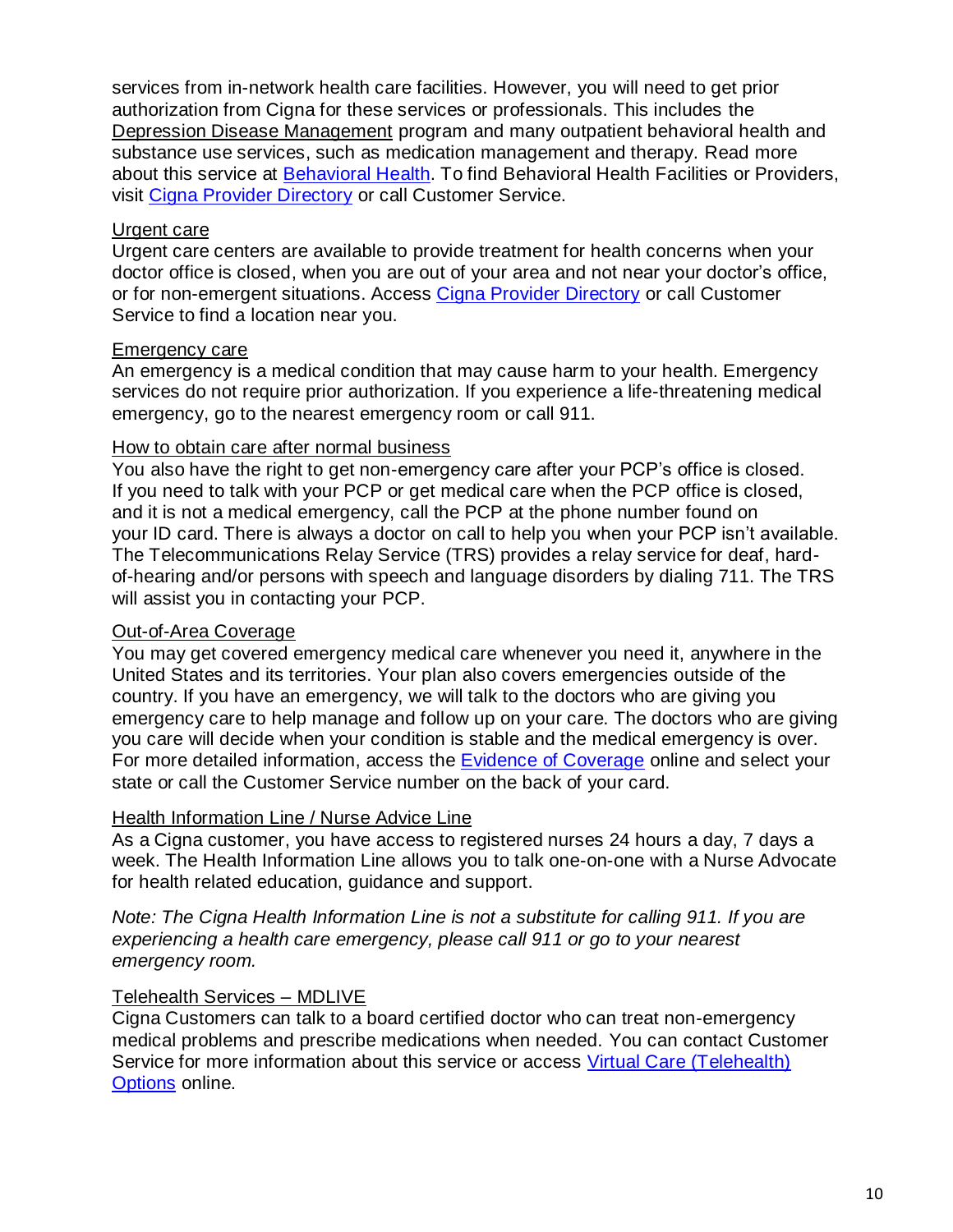## **Prescription Benefits**

Cigna has a list of medications that are covered by the plan. This list is called the formulary. Please visit the [Medicare Drug List Formulary](https://www.cigna.com/medicare/resources/drug-list-formulary) online to access the formulary for your state. In addition to the list of medications, the formulary provides information about:

- › Prior-authorization requirements
- › Quantity limits
- › Step Therapy
- › Generic Substitution
- › Costs and/or copayments
- › When to request an exception

In addition to the drug formulary, your Evidence of Coverage also provides valuable information about your prescription benefits. Please access [Evidence of Coverage](https://www.cigna.com/medicare/resources/eoc)  online and select your state or call Customer Service for information or request a printed copy.

## **Evaluation of New Technologies**

Cigna is continually reviewing new medications, innovative medical and behavioral procedures and evolving medical devices as possible benefit additions for our customers. If you would like to learn about this review process, please contact Customer Service or view your [Evidence of Coverage](https://www.cigna.com/medicare/resources/eoc) online and select your state.

## **Rights and Responsibilities**

As a person with Medicare, it is your right to:

- › Be treated with dignity and respect at all times
- › Be protected from discrimination
- › Have access to doctors, specialists and hospitals
- › Participate with practitioners in making decisions about your health care
- › Get answers to your Medicare and Medicare Advantage questions
- › Learn about your treatment choices and take part in decisions, regardless of cost or benefit coverage
- › Get information in a way you understand from Medicare, Cigna services, its health plan professionals and customer Rights and Responsibilities
- › Get emergency care when and where you need it
- › Get a timely decision about health care payment or services, or prescription drug coverage
- › Have decisions about health care payment, coverage of services or prescription drug coverage reviewed (also called an appeal)
- › File complaints about the quality of your care (also called a grievance)
- › Keep your personal and health information private
- › Make recommendations about Cigna's Rights and Responsibilities policy

As a person with Medicare Advantage, you have responsibilities, such as:

- › To supply information that your doctor and the health plan needs to treat you
- › To follow plans and instructions that you have agreed to with your doctor(s)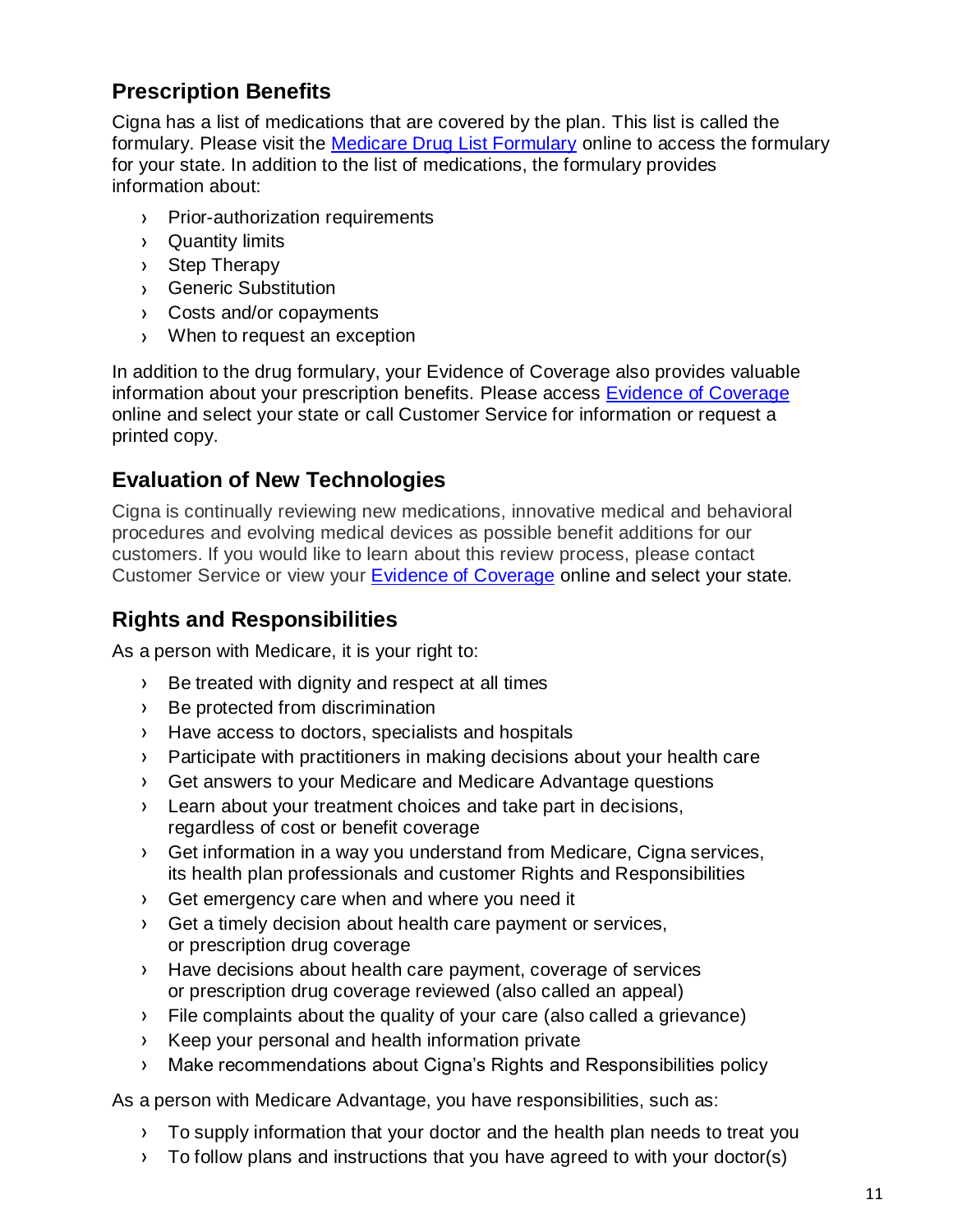› To understand your health problems and work with your doctor to develop goals for treatment

Please access your **Evidence of Coverage** online and select your state for more detailed information about your Rights and Responsibilities. You may also contact Customer Service for questions about your rights and responsibilities.

## **Submitting Grievances and Appeals**

You have the right to file a grievance. A grievance is an expression of dissatisfaction. It is a complaint or dispute with operations, activities or behaviors from your interactions with the health plan or the providers and facilities.

A grievance is not an issue that involves:

- › Coverage decisions
- › Claims payment

You have the right to file an appeal. An appeal is a formal way of asking us to review and change a coverage decision we have made. When we deny a service, you may receive bills for services not covered by our plan. Cigna will send you a letter explaining:

- › The detailed reason why we will not pay for or deny a service
- › The criteria used to reach the decision
- › Description of the appeal process:
	- How you can file an appeal to ask us to change a decision
	- The time frames for submitting and processing the appeal
	- How to request for a fast appeal

For detailed information about your rights to file a grievance and appeal, please refer to [Evidence of Coverage](https://www.cigna.com/medicare/resources/eoc) online and select your state.

## **Clinical Patient Safety**

Cigna Medicare is committed to collaborating with network providers and practitioners to improve patient safety, reduce adverse events and ensure our customers receive quality care. We achieve this by tracking and trending grievances and adverse events and identifying, analyzing and reporting any incident that contributes to poor safety and quality of care.

If you would like to learn more about the program, please contact Customer Service.

## **Understanding Advance Directives**

Advance health care directives are written instructions to your loved ones and others about the type of medical treatment and health care you'd like to receive if you're unable to communicate directly with your health care providers. Because these statements are made before the medical treatment and health care is actually needed, they are often referred to as "advance directives." Advance directives include legal documents such as **living wills** and **durable power of attorney for health care**. Find out what kinds of advance directives there are and learn their importance by visiting [Advance Directives](https://www.cigna.com/medicare/healthy-aging/advance-directives) online. You can also access your [Evidence of Coverage](https://www.cigna.com/medicare/resources/eoc) online and select your state or contact Customer Service.